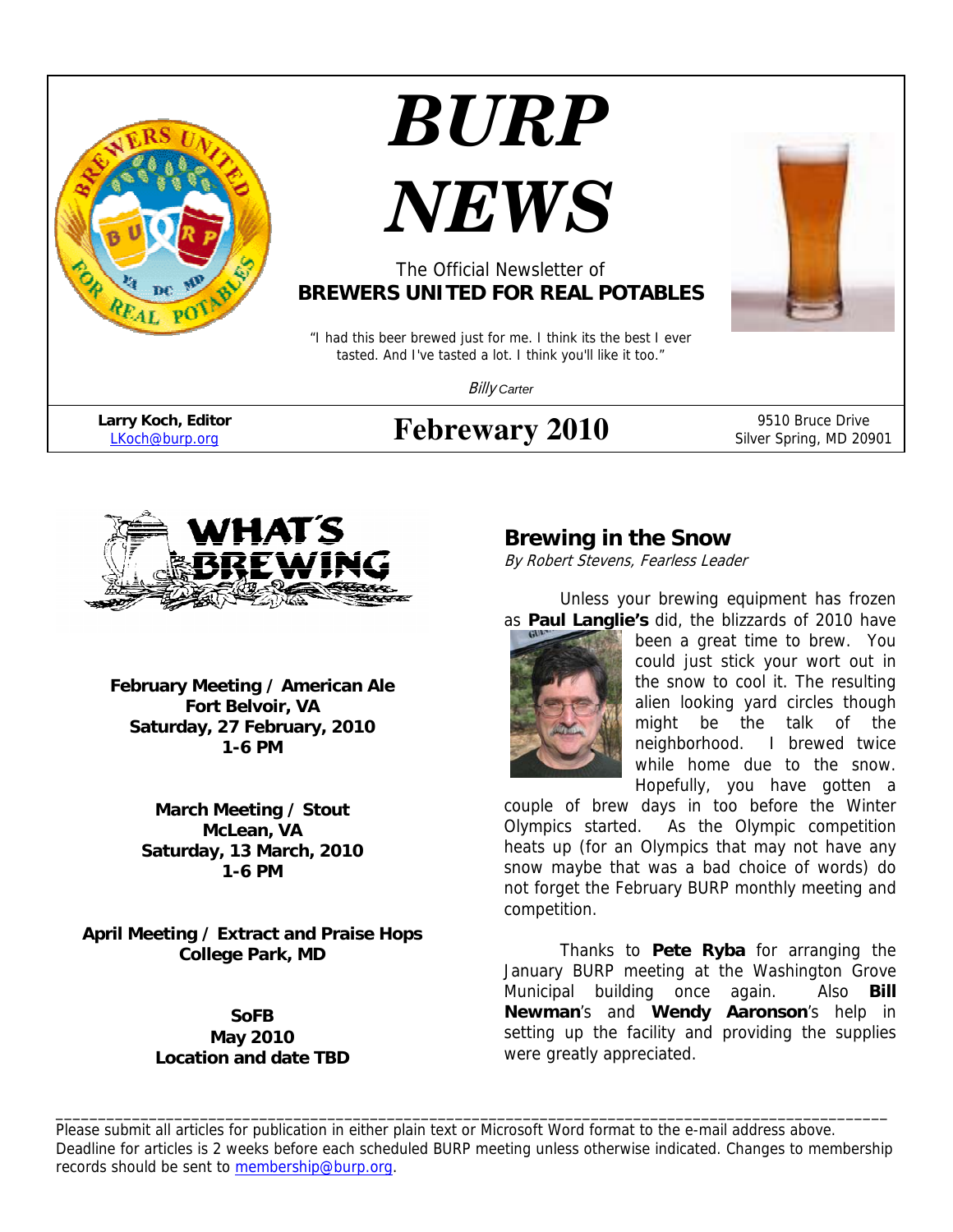On January 5<sup>th</sup> the new BURP Officers held their first meeting. In order to increase the communication and coordination between the officers, they decided to meet about every other month before the BURP monthly meetings. The next board meeting is tentatively scheduled to occur before the March meeting. The rest of the time the club's business will be conducted by email and phone. Since we are all planning to taste some great beers, the BURP officers asked **Bill Ridgely** to assume the duties of the BURP Secretary for the rest of the year. His duties will be to document our meetings and remind us of what we have done, plus organize the club's official papers and procedures so we can find them.

Since last year's hops are beginning to arrive from Europe, we are looking into another club hop buy. As soon as we have additional information about available hops and their costs, we will let you know.

The Web Content Work Group's initial meeting was earlier this month. The work group currently consists of **Paul Langlie, Matt Pyle, Larry Koch, Bill Ridgely and yours truly.**  During the meeting we talked about what BURP.org should look like in the future and what we should change now. **Bob Kepler** did some nice research last year. His research indicated that the CO2 page as the most frequented viewed BURP.org page by far. If you Google CO2 and Maryland, Washington DC, Alexandra or Arlington, the first listing returned by the search is the BURP CO2 page. Building on this information, the Work Group decided to start updating the CO2 and the other pages while long term plans are being made.

Remember BURP is only as strong as the club's member's involvement and there are lots of ways to get involved. The most important way of course is to brew and bring your beers to the meetings. If you have not brewed for awhile, brew with a friend. **Colleen Cannon** and **Wendy Aaronson** have developed some interesting monthly competitions for you to enter, and SoFB is not too far away. We could also use some additional computer tech type people to work with the Web Content Work Group, and the SoFB Work Group is being formed. If you have any additional

ideas on how you would like to get involved in BURP, let us know.

Be careful and safe while traveling, and I hope to see you at the Fort Belvoir Community Center on the 27th.

Robert

#### **January Meeting Report**

By Trish Koch, Special Assistant to the Editor

The BURP meeting on January 23<sup>rd</sup> was held at the Washington Grove Community Center in Gaithersburg, MD. This is a great venue for a meeting. The main room is big with lots of space for tables holding food and beer, and for sitting and relaxing with friends. The interior is very comfortable, and with pleasant temperatures the outside entry way provided space to get some fresh air while sampling beers.

 This meeting had two competitions to be judged. The club competition was Strong Ale, including Old Ale, English Barleywine and American Barleywine. The judges filled out score sheets to give feedback to the brewers. **Mel Thompson**, 2009 Brewer of the Year selected this category for the first competition of 2010. Mel certainly knows his strong points; he won third place with an American Barleywine and first place with his English Barleywine. **Joe Federico** placed second with an Old Ale. Nice to see all three styles represented in the winner's circle.

 This meeting also selected the Brown Ale to go forward in the AHA Club Only event. I was fortunate to judge this event with **Bill Newman** and **Ed Bielaus**. Bill encourages his co-judges to really think about what we will experience in the beers presented. He asked what we are looking for in these beers in aroma and flavors, what would make a good example of the style, and what would detract from the beers presented. Ed is just so darn beer-smart it is a pleasure to drink beer with him. Ed can detect very subtle aromas and flavors in the beer, and he helps his co-judges recognize them. There were six entries in this competition,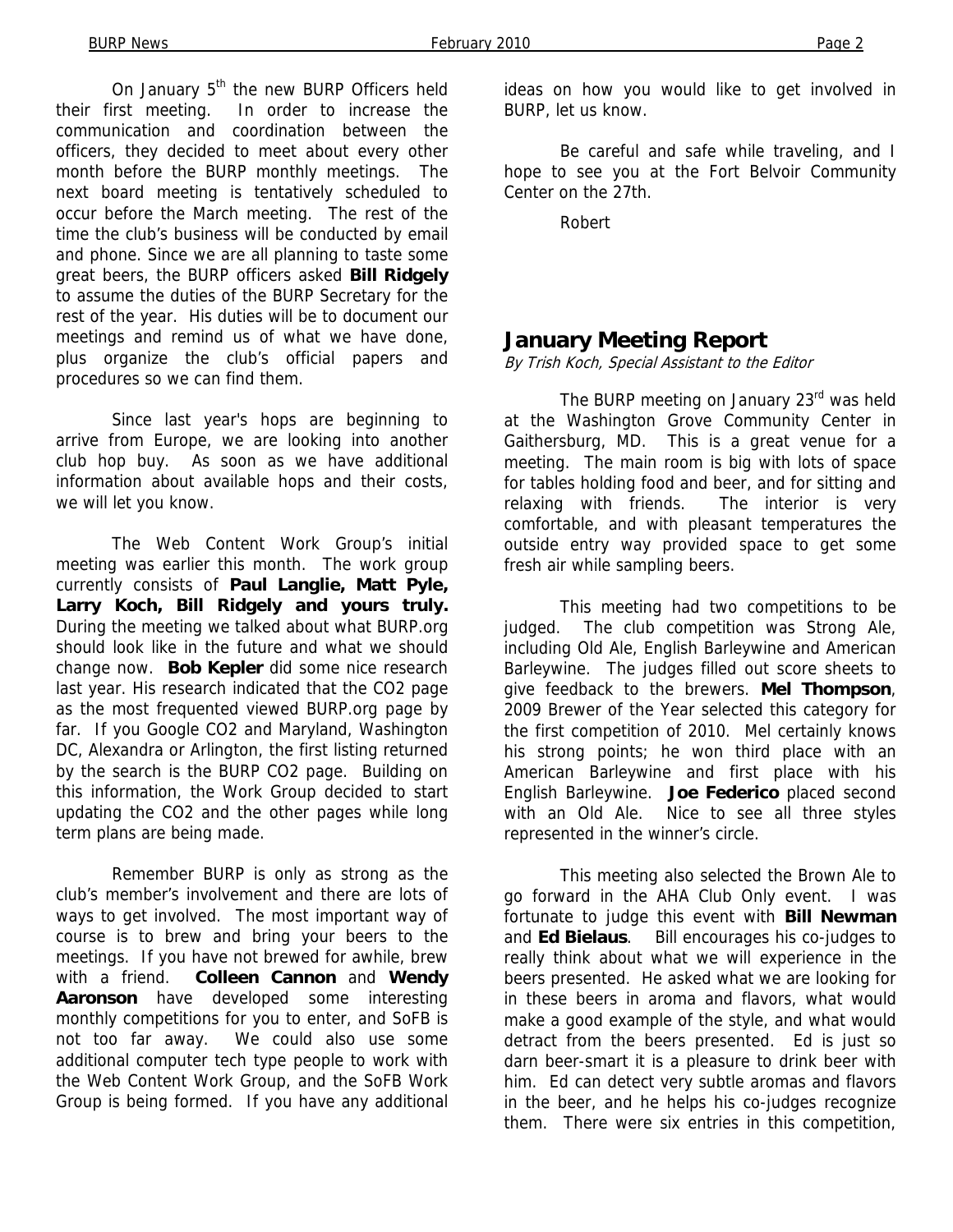four Milds and two North England Browns. We had to pick the best example of Brown Ale but did not need to fill out score sheets. This made the judging go fairly quickly. We tasted each sample quietly, and then discussed their attributes. We determined which one was best. Our final decision was unanimous, and **Mel Thompson'**s Mild moved forward. A very strong Honorable Mention went to Paul Langlie's Mild. I encourage all judges, and potential judges, to volunteer to judge the club competitions. It is a rewarding experience.

 I met a few new and potential members this month. **Sean and Mel** came as guests of **Alan Hew** and **Jude Wang**. They don't brew now, but have been thinking about it and enjoyed talking to the home brewers. **Paul Bell**, who joined BURP in the last year, brought his American Ale. It was brewed with home grown hops for half the hop bill, and was very tasty.

**Naomi Feist** is turning into a top notch salesgirl selling her Girl Scout Cookies. She also drew the raffle ticket numbers. After distributing many good prizes, Naomi drew **Laura Cole**'s number for the grand prize.

A good time was had by all.

#### **Trivial Beer-Suits**

By Charlie Pavitt

More of the gospel according to Stephen Herrod Buhner in Sacred and Herbal Healing Beers:



What we call cassava is known to the Jivoran people of northern Peru and eastern Ecuador as manioc. The Jivoro make two types of beer from it, nihamanchi for normal purposes and sangucha shiki for the sacred. Both are examples of beers traditionally

brewed by women through, as some of you have experienced, a process including chewing the grain in order to mix it with saliva.

The mythical genesis of manioc beer is analogous to that of so many other indigenous varieties. In one version, the virgin daughter of a great chief was with child, a gift from Earth Mother who, in a dream, told the daughter that the child was to bear a sacred gift for the people. The sacred child was a girl named Mani. Despite apparent good health, Mani suddenly died. The distraught people tended and watered her grave, from which a never-before-seen type of plant began to grow. It flowered and then fruited, and birds of all types came to it, ate the fruit, and became intoxicated. After the plant died, the people dug it up, only to find a "large and wondrous" root. They learned not only to make food from it, but also a sacred beverage that made their souls fly like the birds that had eaten the fruit. The plant was given the name "mani oca" (house of the transformation of Mani). In a second, Earth Mother gave her child, Manioc, to the people in order to help them when they were hungry; Manioc taught the people how to grow the plant and brew from it.

The Jivaro believe that all plants have souls, and those souls make plants characteristically male or female. Plants must be tended by those of the same sex, and, as manioc is female, so must be its tenders. Given its sacred functions, the brewing of sangucha shiki is a ceremonial process. A feast in honor of the slayer of an enemy is an example. The slayer's wife, with help from the priestess, prays to the manioc and then uproots the first plant, with the other women harvesting the others. For half of the roots, women boil and then chew them into a paste; the other half is roasted over a fire and then cut open and filled with saliva, manioc bark, and mold from earlier fermented roots. The paste and roasted roots are combined, hung to dry, chewed by the women. Then the real fun begins.

Wooden pins and leaves cut from a tree and punctured are ceremoniously formed into a sieve insider a large jar by the shaman and slayer's family. The jar is then filled with the roasted root/paste combination, and its "essence" is allowed to drip into the jar for two days and nights. The resulting liquid is consumed on the third morning as part of a sacred ceremony. By so drinking, the people in Buhner's words (page 116) "take themselves into the 'house of transformation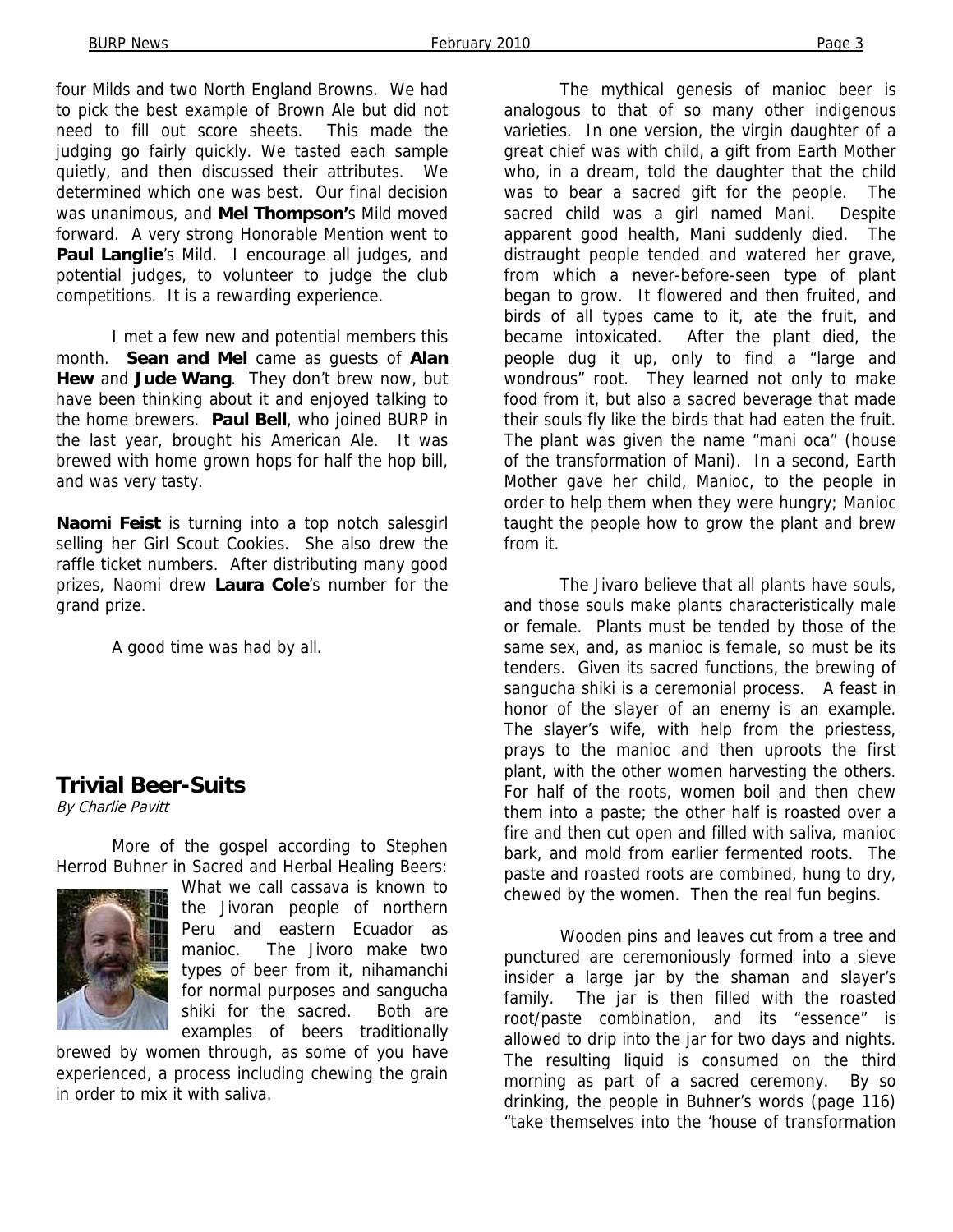of Mani' and thus partake of her essence directly," in so doing allowing Mani to remain intimately involved in human affairs.

## **BURP 10 and 20 Years Ago**

Compiled By Bill Ridgely

#### **20 Years Ago, Feb 1990**

The February 1990 BURP meeting was held at the home of **Cheryl Bedard** in Silver Spring, MD. The major item on the agenda was the 6th Annual BURP Stout Competition, preceded by a tasting of commercial stouts (and one porter). Porter was included in the tasting as a precursor to stout, and the one selected was chosen by **Mark Weiner** of Berose Liquors as the best American interpretation of traditional London porter - Blackhook Porter from Seattle. Dry stout was represented by Guinness and Sierra Nevada, sweet stout by Mackeson, and imperial stout by Samuel Smith and the late great Grant's. The competition had the most entries of any club stout competition before or since - 31 total! Judging was diligently done by a single 5-member panel consisting of **Jim Busch**, **Chuck Popenoe**, **George Rivers**, **Dick Roepke**, and **Ralph Semler**. The winners were finally selected after an exhausting afternoon of deliberations. **Rob Brooke** (a new member who had only been brewing for 2 months) took 1st with his dry stout. Second went to longtime member **Phil Hugill**, and third went to meeting hostess **Cheryl Bedard**. The specific styles for 2nd and 3rd were not reported in the newsletter. One other highlight of the day was **Alex Kampf's** "Four Week Surprise Ale", the first offering in the club's new "Brewer of the Month" program, where a selected member would brew a beer to be consumed at each meeting. This was a very light (1.026 OG) but nicely hopped ale brewed from dry malt extract, crystal malt, and dark brown sugar. It was tasty and very poundable. Sixty people showed up for the meeting, a large crowd to be comingled in one medium sized rec room, but everyone had a great time. And Cheryl's hot tub in the back was made available for all those so inclined.

The Fe-BREW-ary 1990 issue of **BURP News** was another winner from editor **Erik Henchal**. There were two excellent travelogues - one by Steve Lerch on a tour of Thomas Kemper Brewing in Poulsbo, WA (which had just opened in an old meat packing plant using castoff dairy equipment in its brewhouse), and one by **Logan Perkins** on the beer scene in the Rocky Mountain State (CO), where he had recently moved. While there were many great beer bars in CO at that time, there were still relatively few craft breweries other than Wynkoop in Denver and Boulder in, um, Boulder. A couple of startups had just opened in Breckenridge and Fort Collins, but Logan had not yet had a chance to check these out. The technical side of the newsletter was covered by Erik's alter ego **Otto Gemutlichkeit** (the retired but very talkative German braumeister). Otto's first column covered the possibility of reusing dried yeast (His answer only **John Gardiner** would consider such a thing!). Finally, new BURP Prez **Bill Ridgely** published the results of the first survey of BURP membership. Some interesting tidbits - there were 3 commercial airline pilots in the club at that time, and a seeming majority of respondents to the survey were either scientists, engineers, or computer programmers. Of 73 respondents, 61 indicated they were homebrewers, and of these, the majority (43) were all extract brewers. Seventeen of the 61 said they had been brewing for a year or less. Average number of batches per year was 7, but one respondent said he brewed 45 times in the last year (that averaged to nearly 4 batches each month)!

#### **10 Years Ago, Feb 2000**

The February 2000 BURP meeting, held on Tues, Feb 15 at the Oxon Hill Jaycee Center in Ft Washington, MD, featured the annual Dan McCoubrey Memorial Stout Competition. A meeting report was never posted for this event, and there are no photos on the BURP website, but I do recall at least 3-4 judging tables evaluating the competition stouts, with each table sending one or more entries to a best-of-show panel. At least the results were recorded - the "Dickheads" brewing team (**Tom & Colleen Cannon & Pat & Janet Crowe**) took 1st place with a dry stout; **Dave Belman** took 2nd with a sweet stout, and **Ralph Bucca** took 3rd with a sweet stout. My only other recollection of this meeting was a discussion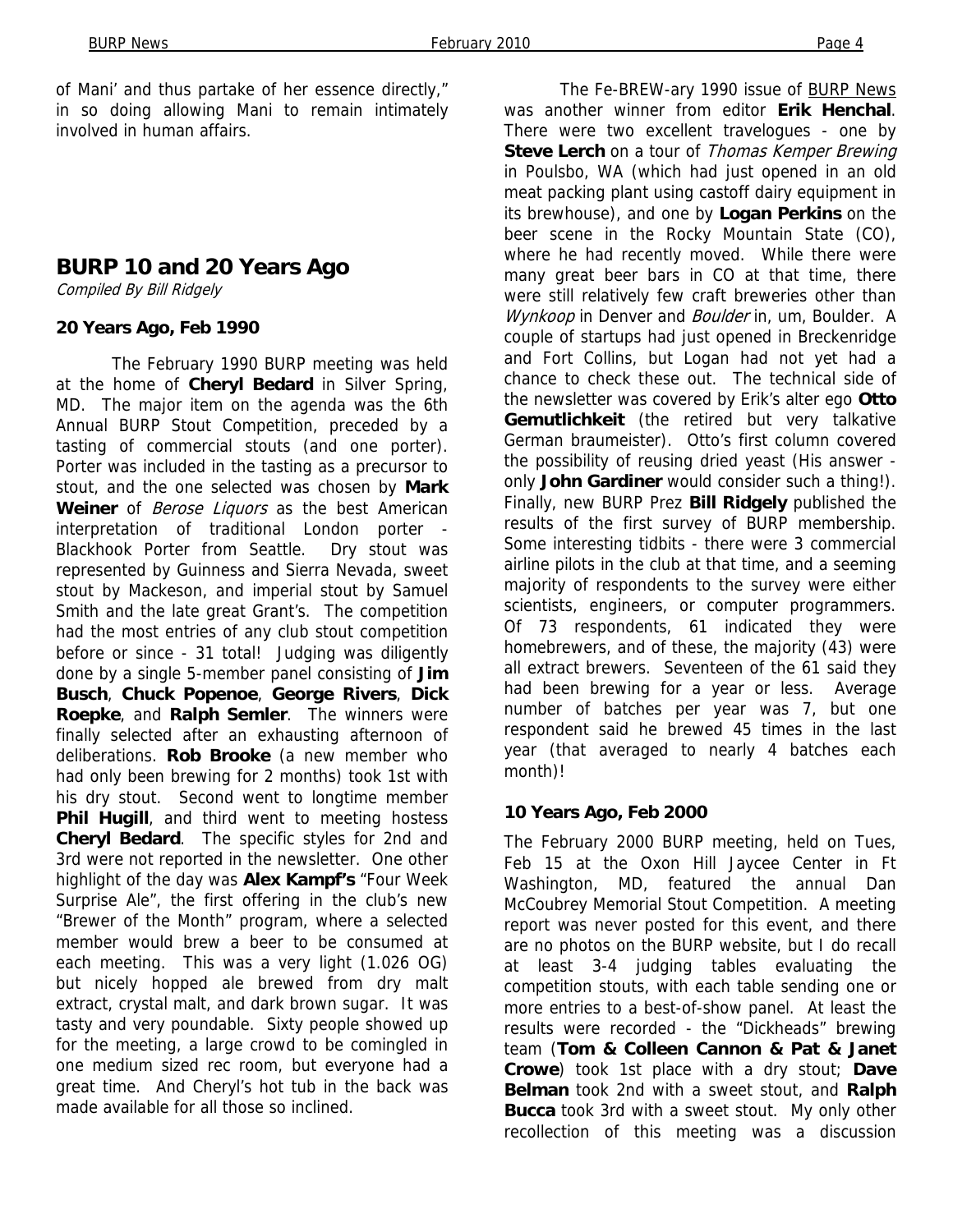concerning whether the Jaycee Center was going to continue being a viable meeting location with the impending construction of the new National Harbor just down the hill from the facility.

The other event on BURP's calendar for February was the BJCP exam, given at the Brew America homebrew shop on Feb 26. Thirteen people had taken the exam prep course organized by Enlightenment Minister **Wendy Aaronson**, and the exam was proctored by **Tom Cannon** and **Rick Garvin**. Consensus was that everyone who took the exam was going to pass, and Wendy commented that the prep class had the best instructors of any she had been involved in.

The February 2000 issue of BURP News was the first edited by new Truth Minister **Jamie Langlie**. Jamie did a great job of putting together 10 full pages of great writing. Culture Minister **Bruce Bennet** kicked off the issue with an excellent article on the history and characteristics of stout and its various substyles. Bruce also made a last call for the club's upcoming hop buy. Sixteen varieties of hops were on offer, at an average cost of \$5 per pound (When was the last time you saw \*those\* prices!). **Andy Anderson** provided the "Recipe of the Month", a 1st place Scotch Strong Ale recipe from the 1998 Spirit of Free Beer. The recipe was from good BURP friend **Peter Garofalo**. And finally, **Jim Dorsch** & **Bill Ridgely**  co-contributed a historical piece on what they considered the low point of the BURP Club, the club's showing at the 1991 National Homebrew Conference in Manchester, NH, where instead of serving homebrew on Club Night, all BURP could muster was old oxidized Gold Cup Lager that had been dry hopped as an "experiment". This embarrassing event finally kicked the club into gear to do better, and with the help of hard charging members like **Tim Artz** and **Rick Garvin**, BURP was finally brought into the modern age. The culmination was BURP's showing at the 1995 National Homebrew Conference in Baltimore, where club member **Rhett Rebold** took "Brewer of the Year" honors, and BURP tied for runners-up (with the Foam Rangers of Texas) for "Homebrew Club of the Year".

#### **February Membeersip Update**

By Jamie Langlie, Minister of Propaganda

BURP's membeersip numbers remain steady and strong, with a total of 229 members. What's



quite remarkable is that 114 of these come from the Family Membership category. One of BURP's unique characteristics always has been the co-ed nature of our Club activities. I'd venture to guess that we have more active brewing and BJCP couples

than almost any other home brew club in the country. Even many non-brewing spouses and significant others enjoy our gatherings! Yes, we're a community of beer geeks – but we're so much more! We're also gourmet cooks, artists, campers, marathoners, bee keepers, bicyclists, book lovers, and world travelers, among other things. The bottom line is that it's GREAT to be a BURP Member!

Which brings me to a sales pitch. You know what's great about BURP, the brewing advice and support we can offer new members, together fellowship and comaraderie. Just share that with curious folks you meet at the homebrew supply store or your local pub. Invite them to a meeting. New blood and fresh ideas help keep our Club healthy into the future. Recruit a new member today!

On another note, we're close to having PayPal up and running to accept membership and dues payments. Within the next couple of weeks, I'll send out a notice to let you know we're operational.

Thanks to all of those who have renewed their memberships during the past month!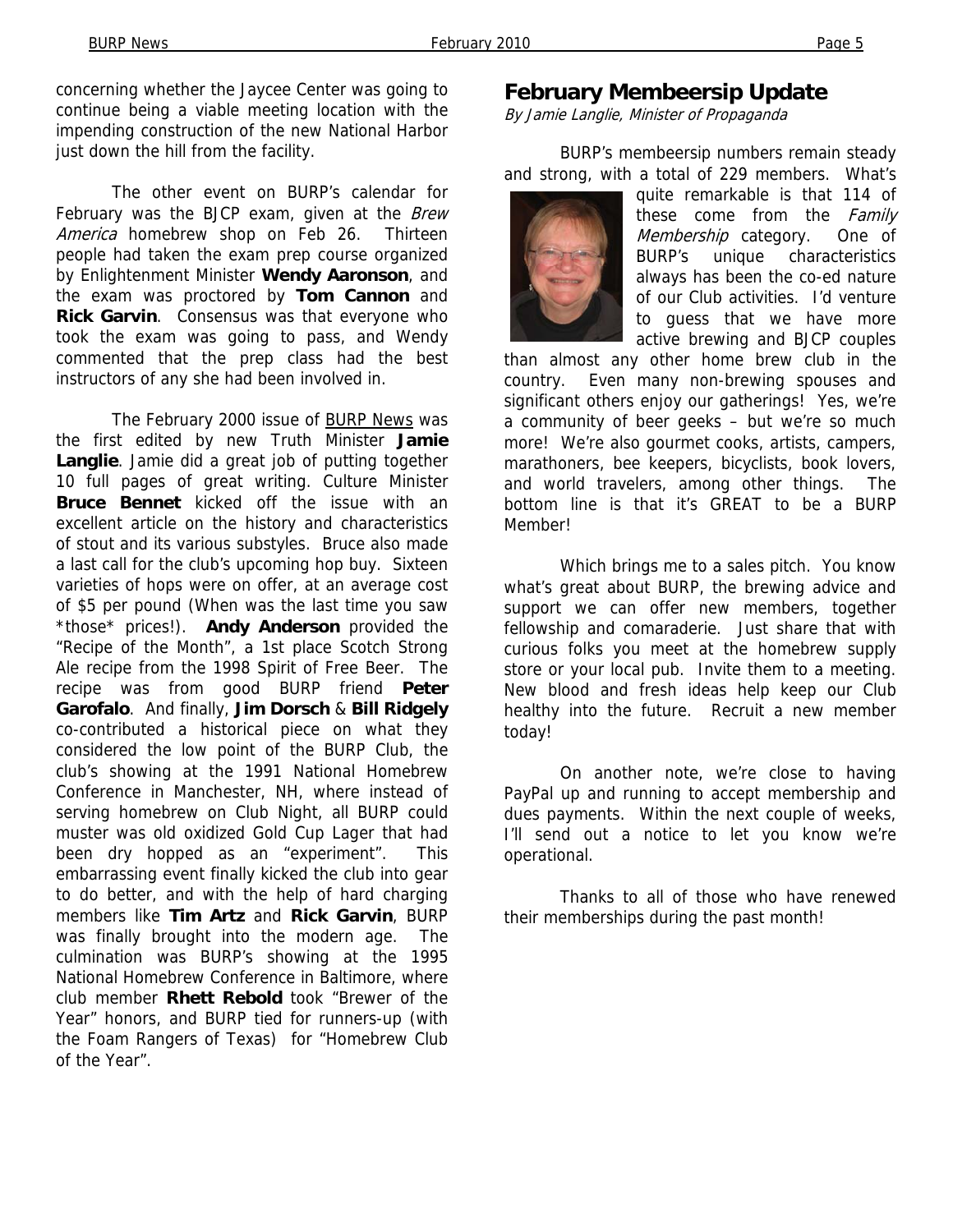## **Hop Notes from the Li-Beery**

By Bill Ridgely, Minister of History

 I received an e-mail from **Mike Horkan**  of Mid-Atlantic Brewing News alerting me to the new full-text electronic version of the paper now available on the web. I believe Mike sent the info to BURPlist, but I wanted to make sure it got into the newsletter, so here is the information as provided by Mike:

 Go to http://www.brewingnews.com. Once there, click on the Mid-Atlantic Brewing News front page (or any of the other six papers). Once on that page, in about the middle right hand part of the screen, you will see the pages of the current issue flipping back and forth on a computer screen. Click on the red line above that screen stating: **New! Click to see MABN's online edition**. If you move your mouse across the blue bar at the top of the next screen, you can see all of the different features of this software package

- Thumbnail Shows a small thumbnail of each page
- Content Lists each story in the current issue and what page it is on
- Advertisers Lists each advertiser in the current issue and what page they are on. Of course, with these two features, you can go down through each list and click on a story or advertiser which will take you right to the page that story or ad is on
- A Zoom Bar Letting you adjust the page size percent from 110-400%
- A Search capability To look up topics covered in the issue
- A Share capability

 Once you are on a story, you can click on the headline of the story to bring up a more easily readable and printable format of the story. And for all of the advertisers that have a web address in their ad, you can click on the web address in their ad to take you directly to that advertiser's web site.

 The online issue is pretty impressive, so be sure to check it out when you get a chance.

 The contents of the BURP li-beery are available anytime for your perusal at http://burp.burp.org/Default.aspx?tabid=414. If you would like a book loaned to you, just let me know, and it will be delivered to you at the next BURP meeting. And, as always, if there is a book that you feel should be added to the collection, please contact me.

 If you are planning to brew a specific beer style and need some guidance, I may be able to help you with an appropriate publication. My contact info (for articles, books, or recipes) can be found in the officer's box at the end of the issue.

Cheers, Bill

## **BURP Prosperity Report**

By Mark E. Hogenmiller Minister of Prosperity

First off thanks to **Steve Marler** for attending the historic Blue & Gray show held at the



in Fredericksburg, Virginia this past weekend to obtain raffle prizes for 2010. Also a special thanks to all those who donated raffle prizes this past month.

Due to the sensitive nature

of the Treasury reports and the newsletter being in the public domain, Treasury Reports are now posted to the BURP Website in the Members Only Document section.

BURP members are reminded that all expense submissions must include details. Required details are date, exact amount, detailed item description, any special circumstances, and name of person to be reimbursed. Event coordinators should maintain a spreadsheet for their project. Correspondence can be sent to me at treasurer@burp.org.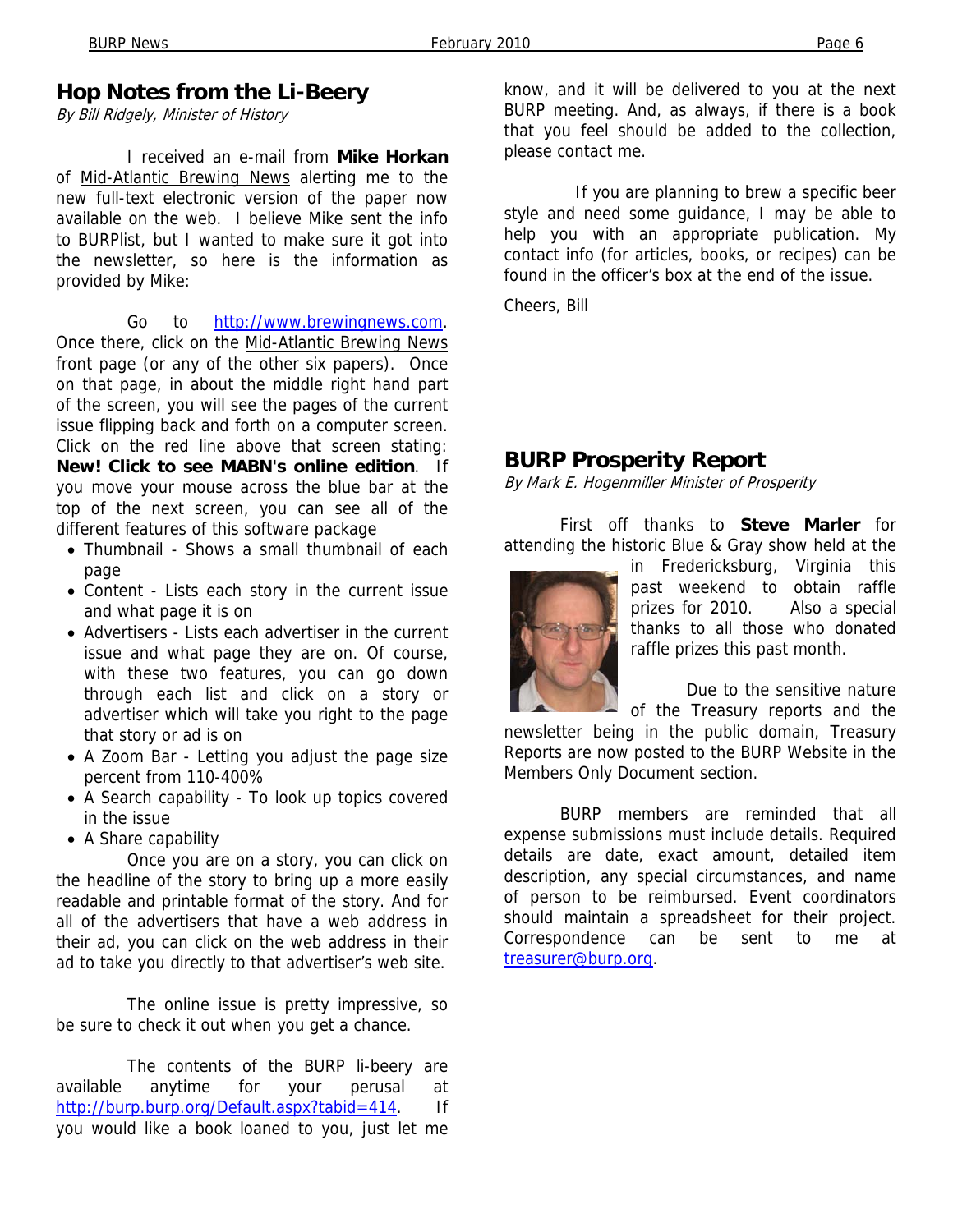# **From the Ministry of Culture**

By Wendy Aaronson and Colleen Cannon Co-Ministers of Culture

 A purpose of BURP monthly competitions is to encourage a brewer to advance their brewing



skills either by improving recipe formulation and technique based on objective feedback from score sheets or by experimenting with styles they have never brewed. A

competition promotes education and the availability of great tasting home-brewed beer at meetings.

We held two competitions in January. There were 13 entries in the Strong Ale Competition; seven Old Ales, two English barleywines, and four American Barleywines. Many thanks to the entrants: **Mel Thompson**, **Mike Horkan**, **Steve Marler**, **Alan Hew**, **Tim Weil**, and **Joe Federico**. Also, many thanks to our outstanding panel of judges, **Tom Cannon**, **Dave Pyle**, **Steve Marler**, and **Rick Garvin**. Mel took a first place with his '07 English barleywine. Judges described this beer as having a caramel sweetness with enough hop bitterness for balance and a clean smooth flavor. Mel also took third with his '09 American barleywine. This beer had a lot of American hop character; citrusy and resiny. Joe Federico took second place with an Old Ale. Joe did not plan to enter this beer until we convinced him to do so. Judges described this beer as being malty with a dark fruit flavor and caramel overtones. Leftover beers will be available at the February meeting. There were six entries in the English Brown Ale competition; four milds and two northern English brown ales entered by Steve Marler, Mel Thompson, Mike Evans, Mark Hogenmiller, and Paul Langlie. Many thanks to our expert judges, Ed Bielaus, Bill Newman, and Trish Koch. They selected Mel's mild to represent BURP at the AHA club only competition at the end of February.

The February competition will be American Ale (BJCP Cat 10). For styles guidelines, see http://www.bjcp.org/2008styles/style10.php. You will need 2 bottles for the BURP competition. The first place winner will represent BURP in the AHA Club-Only Competition held in April. If selected, the brewer will need to provide 2 more bottles. BURP will cover entry and shipping for the AHA Club-only competition.

The March competition will be Stout (BJCP Cat 13) For style quidelines, see http://www.bjcp.org/2008styles/style13.php

Bill Ridgely will bring books containing stout recipes to the February meeting. Also, you can view recipes at

http://www.brew-

monkey.com/recipes/recipesbycat.php?id=13

We have a change in the schedule for April. We will still have the Extract beer competition. Any style is acceptable, but it can only be made with extract and specialty grain. This is a BOTY competition and the winner will represent BURP in the AHA Club-only competition in May. "Praise Hops" is a beer that highlights the aroma and flavor of a single hop variety. We will specify the hop variety and BURP will provide it to the brewers who will commit to entering their beer in the competition. We are moving the "Praise Hops" competition to October in order to distribute hops via the BURP Hop Buy in April, and give the brewers more time to formulate recipes and/or experiment with the specified hop style.

#### **Brewer of the Year (BOTY)**

As mentioned in the January newsletter, each of the brewers who enter in a competition will receive at least one BOTY point. Here is the breakdown for points: First Place  $=$  4 points; Second Place  $=$ 3 points; Third place  $= 2$  points; one or more entries into competition  $= 1$  point.

This year, brewers must choose a division to compete in. These divisions are: single brewer, team (2 or more), and new (15 months or less)/extract brewer. At the time of your first competition entry (or before your second entry, if you already competed in January), you must declare which division you are in for the year. You cannot earn points as both an individual and a team member. For example, Wendy decides she is an individual brewer and enters a beer that takes second. She also brews a beer with Colleen, who is a member of Team C. They enter a team beer which takes a first. They have to decide before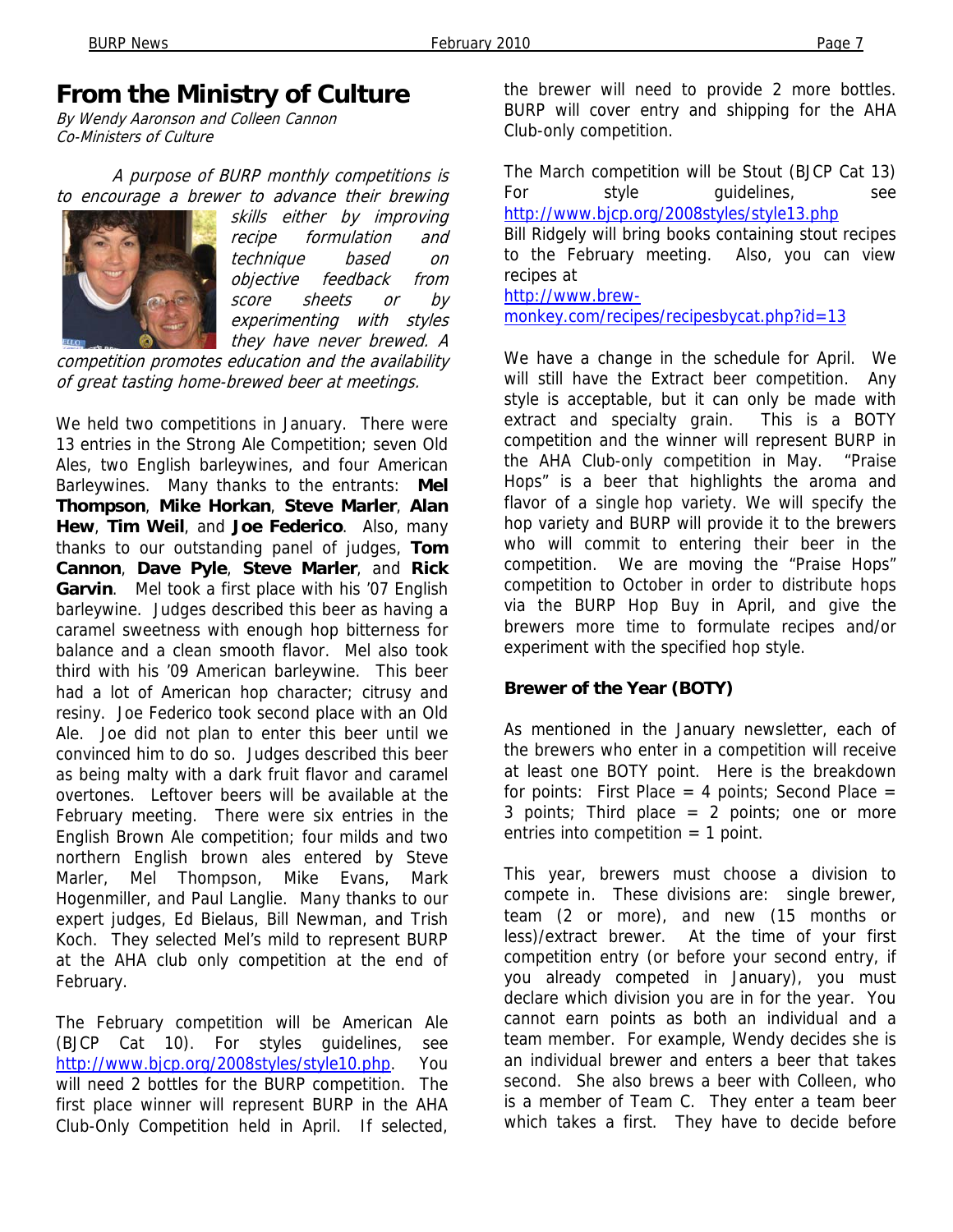entering that competition whether that beer will compete as a "Wendy" beer or a "Team C" beer. The four points will be applied to one or the other, not both. A team of two or more brewers will accrue points for beers brewed by any member of the team, as long as it is specified as that team's beer upon entry into the competition.

#### **Spirit of Free Beer (SOFB)**

Planning for SOFB is in a very early phase. We are looking into a possible location now, and we are looking at either May 15 or May 22 as possible dates. We would like to organize a committee to manage prizes. We are also looking for someone who can promote the competition. If interested, please contact us.

## **Artz's Craft: Enlightenment Update**

By Tim Artz, Minister of Enlightenment

(Editor's note: Mr. Artz is on assignment and we expect his return in time for the next issue of BURP News.)

## **From the Ministry of Truth**

By Larry Koch

As our March meeting is only two weeks after the February meeting, the March edition of



BURP News will be very abbreviated. It is likely to contain little more than What's Brewing, Meeting Report and directions. That being the case, there will be plenty of room for your submissions. Let me hear from you!